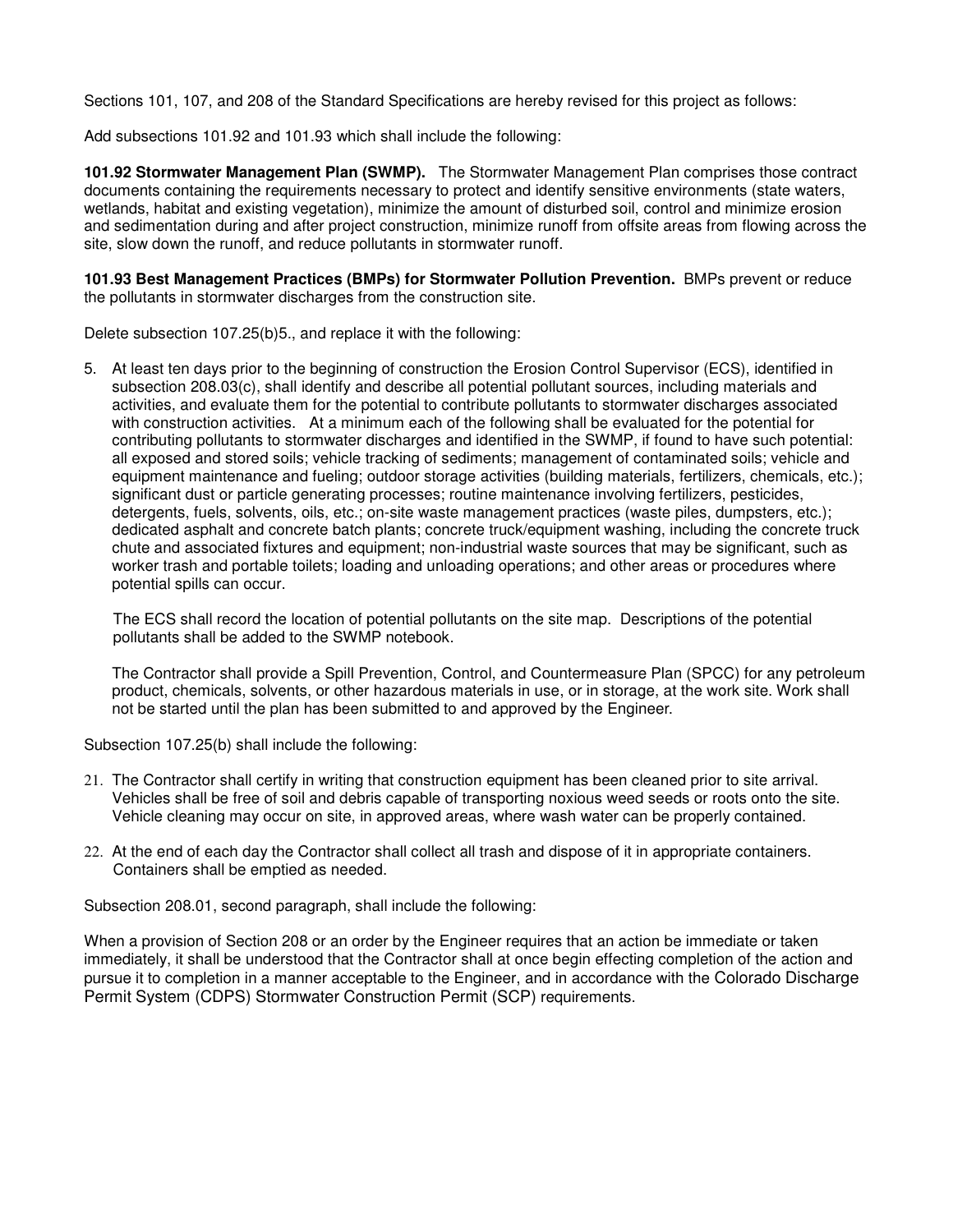Subsection 208.02(k) shall include the following:

When approved by the Engineer a fabricated concrete washout structure may be used. Fabricated concrete washouts are pre-manufactured watertight containers designed to contain liquid and solid waste from concrete washout. Above ground systems designed for washout and hauling may also be used. After use the structure must be removed from the project site and disposed of at the Contractor's expense. Insubstantial structures, such as children's wading pools or swimming pools are not acceptable, and will be rejected by the Engineer.

Subsection 208.03 shall include the following:

Prior to construction, an on-site environmental preconstruction conference shall be held. The conference shall be attended by the Engineer, the Superintendent, the Contractor's ECS, subcontractors beginning work on the project that could adversely affect water quality ,the Region Water Pollution Control Manager, other CDOT Region Environmental personnel, a CDOT hydraulics engineer as needed, and the CDOT Landscape Architect or CDOT personnel who prepared or reviewed the SWMP. At this conference, the attendees shall discuss the stormwater management plan, CDPS-SCP, sensitive habitats on site, wetlands, and other vegetation to be protected.

Prior to construction the Contractor shall implement erosion control measures in accordance with the approved schedule.

Prior to the initiation of construction activities the Engineer, the Region Water Pollution Control Manager, ECS and the Superintendent shall inspect the project to determine whether the BMPs described in the schedule and the site-specific SWMP are installed and located correctly. Notice shall be given to all participants at least 3 working days in advance.

Prior to construction the Contractor shall evaluate the project site for water draining into or through it. If such drainage is identified, if possible BMPs shall be used to prevent stormwater from running on-site and becoming contaminated with sediment or other pollutants via a temporary pipe or other conveyance to prevent water contamination. Run-on water that cannot be diverted shall be treated as construction runoff and adequate BMPs shall be employed.

The ECS shall evaluate any non-stormwater coming onto the site, such as springs, seeps, and landscape irrigation return flow. If such flow is identified, BMPs shall be used to protect off-site water from running on-site and becoming contaminated with sediment or other pollutants.

The ECS shall review existing inlets and culverts to determine if inlet protection is needed due to water flow patterns. Prior to construction commencing, inlets and culverts needing protection shall be protected and the location of the implemented BMP added to the SWMP site map.

When additional BMPs are required, the Contractor shall implement the additional BMPs and the ECS shall record and describe them on the SWMP site map. Additional BMPs will be measured and paid for in accordance with subsections 208.07 and 208.08.

Subsection 208.03(b) shall include the following:

If necessary, the ECS shall update proposed sequencing of major activities in the SWMP.

Subsection 208.03(c), first paragraph, shall include the following:

The ECS shall act as the Stormwater Management Plan (SWMP) Administrator on the project. The SWMP Administrator shall be responsible for oversight of the implementation, maintenance, and revision of the SWMP for the duration of the project. The ECS shall read, be familiar with, and use the information provided in CDOT's Erosion Control and Stormwater Quality Guide and the CDPS-SCP.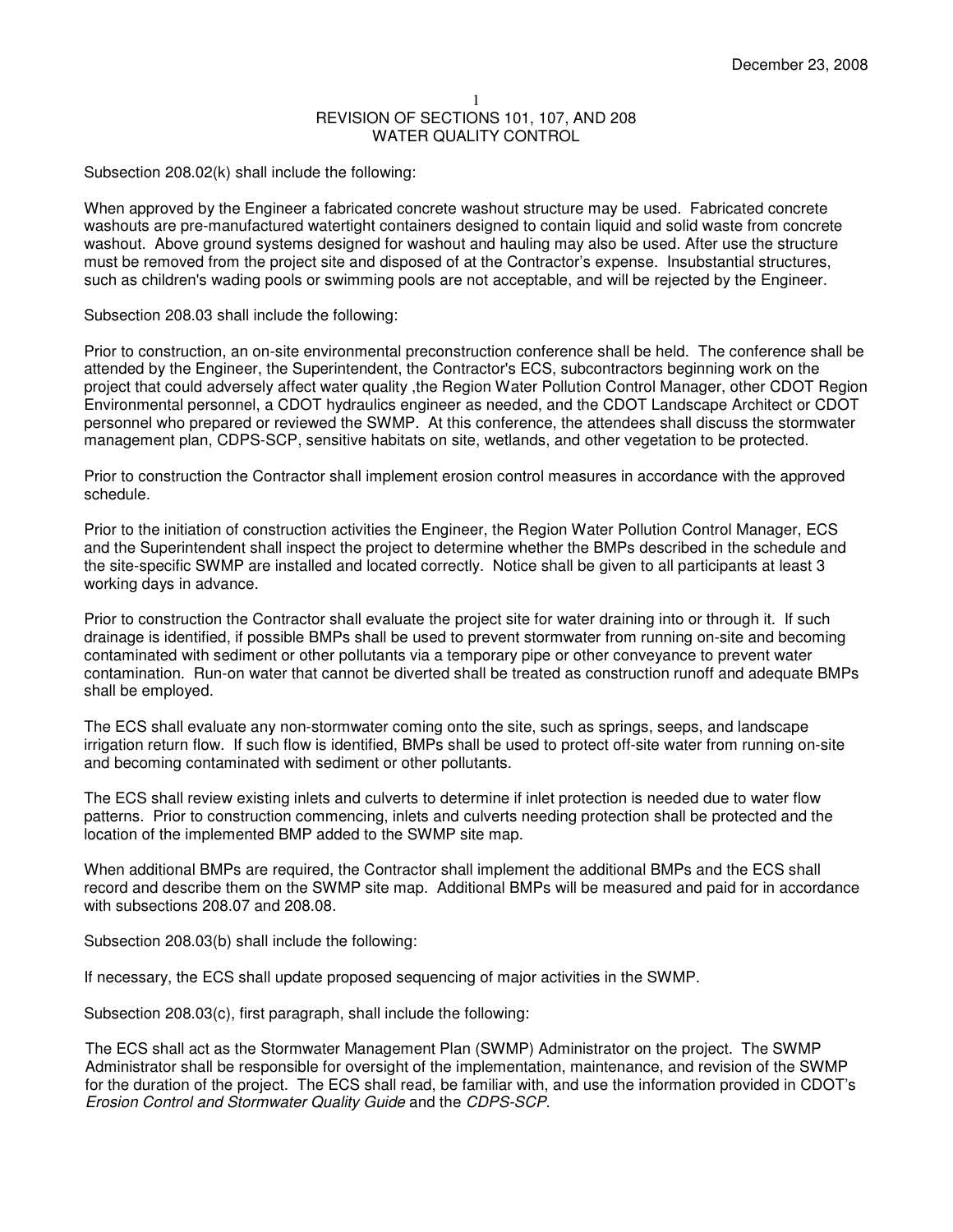Delete subsection 208.03(c), item (4) and replace with the following:

(4) Inspect and record with the Superintendent and the Engineer the stormwater management system at least every 14 calendar days. Post storm event inspections shall be conducted within 24 hours after the end of any precipitation or snow melt event that may cause surface erosion. If no construction activities will occur following a storm event, post-storm event inspections shall be conducted prior to commencing construction activities, but no later than 72 hours following the storm event. The occurrence of any such delayed inspection must be documented in the inspection report. Recorded inspections still must be conducted at least every 14 calendar days. CDOT Form 1176 shall be used for all 14 day inspections.

The project is subject to inspections by CDPHE, US Army Corps of Engineers (USACE), Environmental Protection Agency (EPA) and CDOT at any time. If CDPHE reviews the project site and requires additional measures to prevent and control erosion, sediment, or pollutants, the Contractor shall cease and desist activities resulting in pollutant discharge and immediately implement these measures.

Subsection 208.03(c), second paragraph shall include the following:

- (8) During construction the ECS shall update and record the following items on the site map as changes occur:
	- (i) Construction boundaries
	- (ii) Areas of disturbance, as they occur
	- (iii) Areas used for storage of construction materials, equipment, soils, or wastes
	- (iv) Location of any dedicated asphalt or concrete batch plants
	- (v) Location of work access routes during construction
	- (vi) Location of borrow and waste
	- (vii) Location of temporary and/or permanent stabilization
- (9) The ECS shall amend the SWMP whenever there are: additions, deletions, or changing locations of BMPs. SWMP revisions shall be recorded immediately. Items shall be dated and signed at time of occurrence. Specifically, amendments shall include the following:
	- (i) A change in design, construction, operation, or maintenance of the site which would require the implementation of new or revised BMPs; or
	- (ii) Changes when the SWMP proves to be ineffective in achieving the general objectives of controlling pollutants in stormwater discharges associated with construction activity.
	- (iii) Changes when BMPs are no longer necessary and are removed.
- (10) All inspection and maintenance activities or other repairs shall be documented by the ECS and kept on the project site.
- (11) The ECS shall modify the site map with arrows to indicate direction of water flowing across the project site.
- (12) When adding new BMPs to the SWMP the ECS shall add a narrative explaining what, when, where, why, and how the BMP is being used, a description of BMP application, and a detail to the SWMP notebook.
- (13) If using existing topography, vegetation, etc. as a BMP it shall be labeled as such on the SWMP site map; the ECS shall add a narrative as to why and how the BMP is being used to the SWMP site map.
- (14) The ECS shall cross out all BMPs that do not apply or highlight those details and notes on the Department's Standard Plans and SWMP that apply to the project. The ECS shall write an explanation as to why the detail has been removed or what is being used instead as a BMP ("not applicable" is not an acceptable explanation).
- (15) The ECS shall develop, record on the SWMP, and implement a plan for saw cutting containment to be approved by the Engineer.
- (16) The ECS shall keep accurate and complete records; enforcement action, including fines could result if records are not adequate.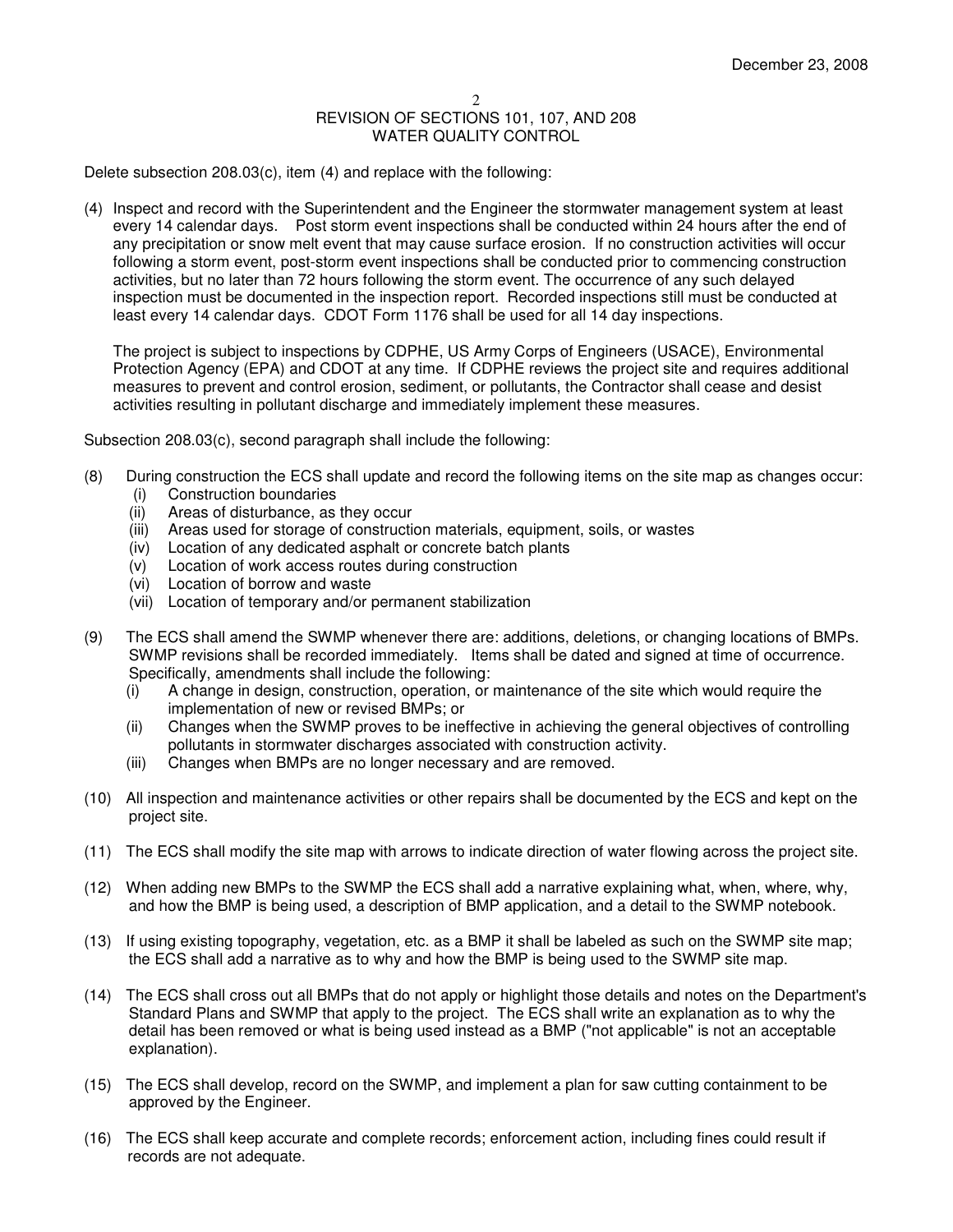(17) The ECS or the Superintendent shall conduct an inspection on each day in which active construction has occurred. At this inspection the entire site shall be reviewed to determine whether construction is being conducted in accordance with the project's site-specific SWMP and the CDPS-SCP. The ECS or Superintendent shall observe, record, and determine the effectiveness of all BMPs. Inspections shall be recorded on the Daily Stormwater Log and kept in the project SWMP notebook.

Completed 1176 reports shall be kept in the SWMP notebook.

Spills, leaks or overflows that result in the discharge of pollutants shall be documented and maintained by the ECS. The ECS shall record the time and date, weather conditions, reasons for spill, etc. Some spills may need to be reported to the Water Quality Control Division immediately.

The Permittee shall report to CDPHE Water Quality Division the following instances of noncompliance:

- (1) Noncompliance, which may endanger health or the environment;
- (2) Spills or discharge of hazardous substance or oil, which may cause pollution of the waters of the state;
- (3) Discharge of stormwater, which may cause an exceedance of a water quality standard.

For all instances of noncompliance based on environmental hazards and chemical spills and releases, all needed information shall be provided orally to the Colorado Department of Public Health and Environmental spill reporting line within 24 hours from the time the permittee becomes aware of the circumstance. For all instances of noncompliance identified here, a written submission shall also be provided within five calendar days of the time the permittee becomes aware of the circumstances. The written submission shall contain a description of:

- (1) The noncompliance and its cause;
- (2) The period of noncompliance, including exact dates and times, and if the noncompliance has not been corrected, the anticipated time it is expected to continue;
- (3) Steps taken or planned to reduce, eliminate, and prevent recurrence of the noncompliance.

After measures to correct any problems have been taken and recorded, or where a report does not identify incidents of noncompliance, the report shall be signed indicating the site is in compliance.

Add subsection 208.03(d) which shall include the following:

- (d) Documentation Available on the Project. The following Contract documents and references will be made available for reference at the CDOT field office during construction.
	- 1. SWMP Notebook. The Engineer will provide a SWMP Notebook, which is and shall remain the property of CDOT, in which the following Contract documents and reports shall be kept by the ECS:
		- (1) SWMP Plan Sheets
		- (2) SWMP site map and project plan title sheet
		- (3) Copies of subsection 107.25 and sections 207, 208, 212, 213, and 216 of the Standard Specifications, and the standard and project special provisions that modify them
		- (4) Standard Plan M-208-1
		- (5) Details of BMPs used on the project not covered in Standard Plan M-208-1
		- (6) Narratives related to BMPs used on the project not covered on the SWMP plans or site maps
		- (7) Calendar for marking when the regular 14 day inspections take place and when the storm event inspections take place
		- (8) All project environmental permits and associated applications, including, CDPS-SCP, Senate Bill 40, USACE 404, Dewatering, and all other permits applicable to the project, including any CDPS-SCP obtained by the Contractor
		- (9) List of potential pollutants as described in subsection 107.25
		- (10) Spill Prevention, Control and Countermeasure Plan
		- (11) Form 1176 Inspection reports and RECAT reports
		- (12) Form 105s relating to water quality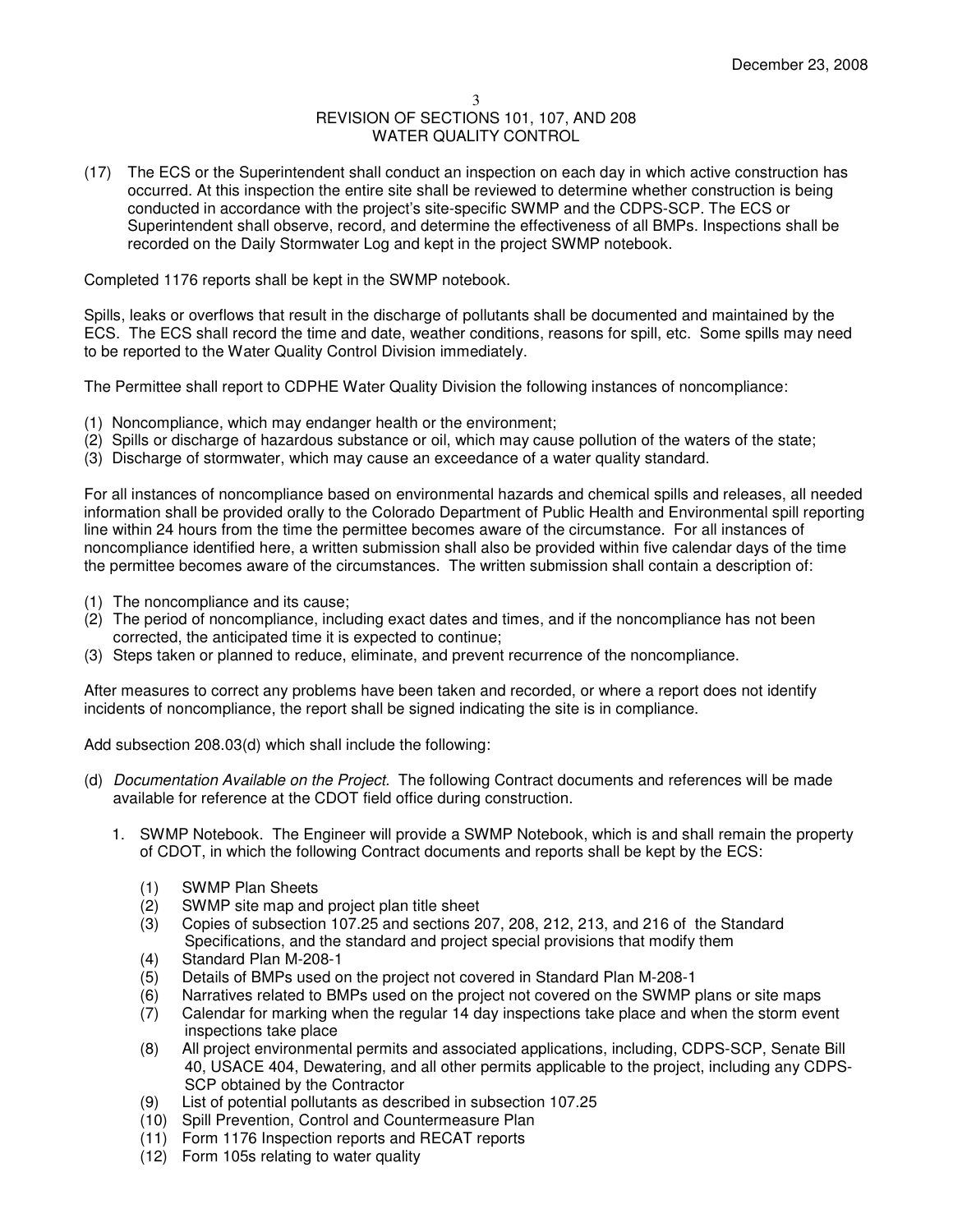- (13) Description of inspection and maintenance methods implemented at the site to maintain all erosion and sediment control practices identified in the SWMP
- (14) Schedule for accomplishing temporary and permanent erosion control work in accordance with subsection 208.03(b).
- (15) Erosion Control Supervisor's certification.
- (16) Environmental Preconstruction Conference agenda with a certification of understanding of the terms and conditions of the CDPS-SCP and SWMP. The certification shall be signed by all attendees. A certification shall also be signed by all attendees of meetings held for new subcontractors beginning work on the project that could adversely affect water quality after the Environmental Preconstruction Conference has been held.
- (17) Daily Stormwater Log.
- (18) Monthly audit reports provided by the Region Water Pollution Control Manager.
- (19) Project photographs documenting existing vegetation prior to construction commencing.

The Engineer will incorporate the documents and reports available at the time of award. The Contractor shall provide and insert all other documents and reports as they become available during construction.

- 2. Reference Materials
	- (1) CDOT Erosion Control and Stormwater Quality Guide
	- (2) CDOT Erosion Control and Stormwater Quality Field Guide
	- (3) Copy of biological opinion, if applicable

Add subsection 208.03(e) which shall include the following:

(e) Weekly Meetings: The Engineer, Superintendent and the ECS shall conduct a weekly meeting with all persons involved in construction activities that could adversely affect water quality. At this meeting requirements of the SWMP, CDPS-SCP, problems that may have arisen in implementing the site specific SWMP or maintaining BMPs and any unresolved issues from the daily stormwater log shall be discussed. If a subcontractor begins work at the site that could adversely affect water quality after the Environmental Preconstruction Conference has occurred, the Engineer and Superintendent shall brief that subcontractor on the site's SWMP and the CDPS-SCP requirements at that subcontractor's first weekly meeting before the subcontractor begins work at the site.

Subsection 208.04 shall include the following:

The ECS shall modify the SWMP to clearly describe and locate all BMPs implemented at the site to control potential sediment discharges from vehicle tracking.

Stabilized construction entrances shall be used at all vehicle and equipment exit and entrance points to the site to prevent sediment exiting the project site onto paved public roads. Access shall be provided only at a stabilized construction entrance. The ECS shall record required stabilized construction entrances on the SWMP site map.

Perimeter control shall be established as the first BMP to be implemented on the SWMP. Perimeter control shall be approved by the Engineer prior to installation. The ECS shall describe and record perimeter control on SWMP.

Newly constructed inlets and culverts shall be protected throughout construction and immediately upon completion. When riprap is called for at the outlet of a culvert, it shall be installed within 24 hours upon completion of each pipe. The Contractor shall remove sediment, millings, debris and other pollutants from within the project drainage system, prior to use, at no additional cost to the project.

In subsection 208.04(d), first paragraph, delete the second sentence and replace with the following:

When required by the plans, a soil retention blanket shall be used in combination with the final seed and mulch.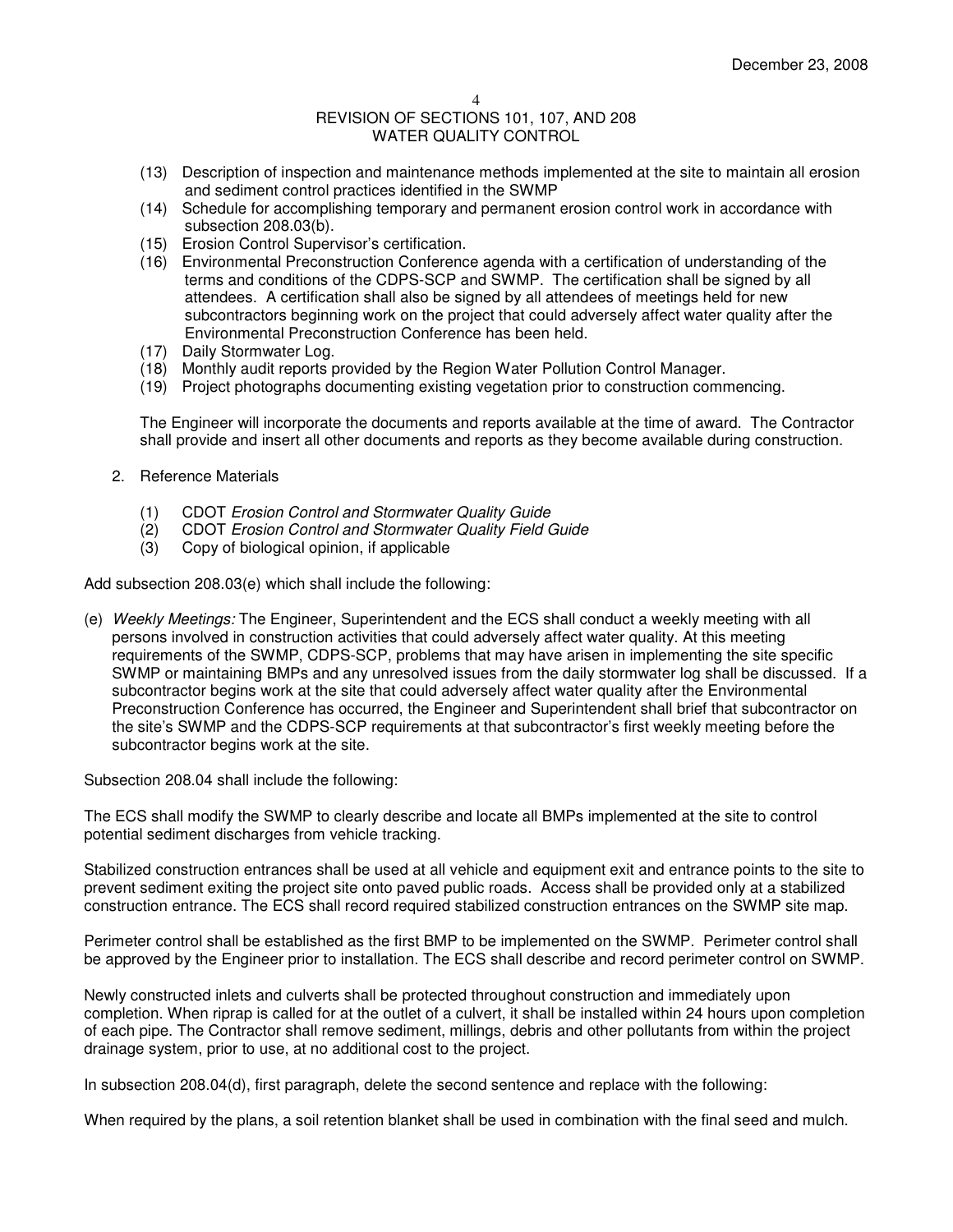In subsection 208.04(d), first paragraph, delete the third sentence and replace with the following:

Temporary stabilization is defined as the covering of disturbed areas with seed, mulch with a tackifier, soil roughening, soil binder, or a combination thereof. In subsection 208.04(d), after the first paragraph, add the following:

During the summer and winter when seeding is not allowed, temporary stabilization shall be placed. Temporary stabilization shall consist of: surface roughening via scarifying surface to 2-4 inches variation of surface or vertical tracking, 1.5 tons of certified weed free forage hay or straw mulching per acre mechanically crimped into the soil in combination with an organic mulch tackifier, soil binder, cellulose fiber mulch with tackifier, or a combination thereof as approved. Surface roughening shall not be used alone.

In subsection 208.04(d), second paragraph, delete the fourth sentence and replace with the following:

If approved by the Engineer, slopes from the edge of pavement to the point of slope selection may be left unseeded until paving has been completed but shall be temporarily stabilized as approved by Engineer.

In subsection 208.04(d), third paragraph, delete the second and third sentences and replace with the following:

Areas shall be permanently stabilized within 48 hours after completion. Disturbed areas where work is temporarily halted shall be temporarily stabilized immediately after the activity ceased.

Temporary stabilization shall consist of: surface roughening via scarifying surface to 2-4 inches variation of surface or vertical tracking, 1.5 tons of certified weed free forage hay or straw mulching per acre, mechanically crimped into the soil in combination with an organic mulch tackifier, soil binder, cellulose fiber mulch with tackifier, or a combination thereof, as approved.

In subsection 208.04(e) delete the first paragraph and replace with the following:

Erosion and sediment control practices and other protective measures identified in the SWMP as BMPs for Stormwater Pollution Prevention shall be maintained in effective operating condition. BMPs shall be continuously maintained in accordance with good engineering, hydraulic and pollution control practices, including removal of collected sediment when silt depth is 50 percent or more of the height of the erosion control device. Removal and disposal of sediment shall be in accordance with 208.04(f). Where necessary, the Contractor shall use appropriate size equipment with operator to remove the sediment. The Contractor shall obtain the Engineer's approval of proposed equipment and methods for removal and disposal of sediment prior to performing the work.

Maintenance of Erosion and Sediment Control devices shall include replacement of such devices upon the end of their useful service life as recommended by the ECS or the Engineer, and approved by the Engineer. Maintenance of Rock Check Dams, and Stabilized Construction Entrances shall be limited to removal and disposal of sediment. Devices damaged due to the Contractor's negligence shall be replaced at Contractor's expense.

Complete site assessment shall be performed as part of comprehensive inspection and maintenance procedures, to assess the adequacy of BMPs at the site and the necessity of changes to those BMPs to ensure continued effective performance. Where site assessment results in the determination that new or replacement BMPs are necessary, the BMPs shall be installed to ensure continuous implementation. When identified, BMPs shall be added, modified or replaced as soon as possible, immediately in most cases.

Where BMPs have failed, resulting in noncompliance, they shall be repaired or replaced as soon as possible, immediately in most cases, to minimize the discharge of pollutants.

The ECS shall update the SWMP Notebook by describing and recording new and replacement BMPs.

New or replacement BMPs will be measured and paid for in accordance with subsections 208.07 and 208.08.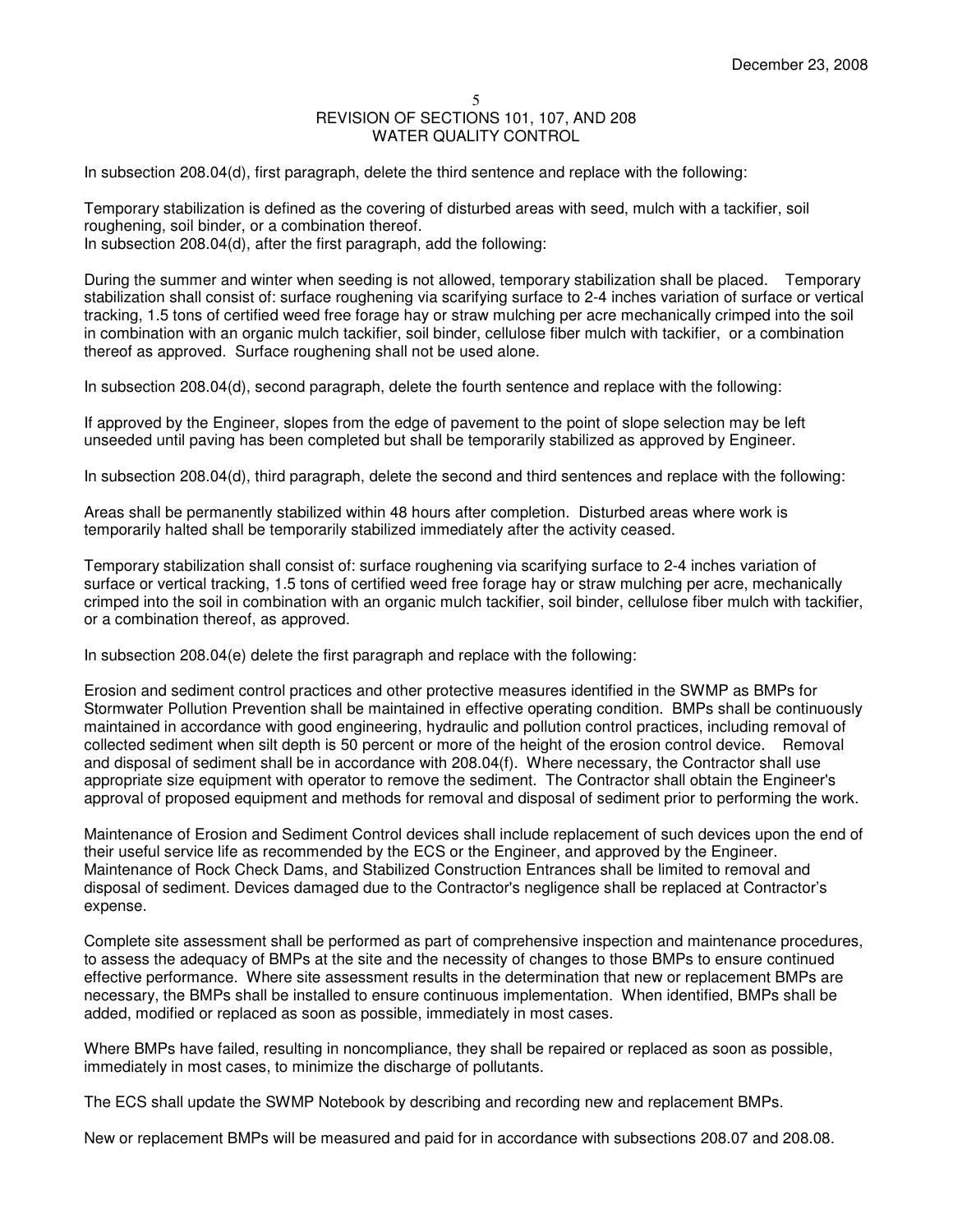Subsection 208.04(f) shall include the following:

Whenever sediment is transported onto the highway, the road shall be cleaned. Street washing will not be allowed. Storm drain inlet protection shall be in place prior to shoveling, sweeping, or vacuuming. Sweeping shall be completed with a pickup broom or equipment capable of collecting sediment. Street washing and kick brooms shall not be used. Street cleaning will not be paid for separately, but shall be included in the work.

Add subsection 208.04(g) which shall include the following:

Material from saw cutting operations shall be cleaned from the roadway surface as soon as possible, immediately in most cases, after operations. Particles shall be picked up with a pick up broom or vacuum. Sweeping and street washing will not be allowed. Street cleaning will not be paid for separately, but shall be included in the work.

Subsection 208.05 (j) shall include the following:

The Contractor shall protect all storm drain facilities adjacent to locations where pavement cutting operations involving wheel cutting, saw cutting, sand blasting, or abrasive water jet blasting are to take place.

In subsection 208.05(l) delete the first sentence and replace with the following:

The Contractor shall maintain the erosion logs during construction to prevent sediment from passing over or under the logs or from sediment accumulation greater than 50 percent of the original exposed height of each erosion log.

Subsection 208.05(n) shall include the following:

Washout areas shall be checked by the ECS and maintained as required. On site permanent disposal of concrete washout waste is not allowed.

In subsection 208.05(n), first paragraph, delete the second sentence and replace with the following:

At least ten days prior to start of concrete operations, the Contractor shall submit in writing a method statement outlining the design, site location, and installation of a concrete structure that will contain washout from concrete placement operations.

Subsection 208.05(n) shall include the following:

(11) The use of earthen, in ground concrete washout sites shall be less than one year.

In subsection 208.05(n) delete the last paragraph and replace it with the following:

All liquid and solid wastes, including contaminated sediment and soils generated from concrete washout shall be hauled away from the site. Removal shall be included in the price of the concrete washout structure.

Subsection 208.05 shall include the following:

- (q) Detention Pond. Permanent detention ponds shown in the construction plans may be used as temporary BMPs if:
	- (1) the pond is designated as a construction BMP in the SWMP,
	- (2) the pond is designed and implemented for use as a BMP during construction in accordance with good engineering, hydrologic, and pollution control practices, and
	- (3) the pond is inspected and maintained
	- (4) All silt shall be removed and the pond returned to the design grade and contour prior to project acceptance.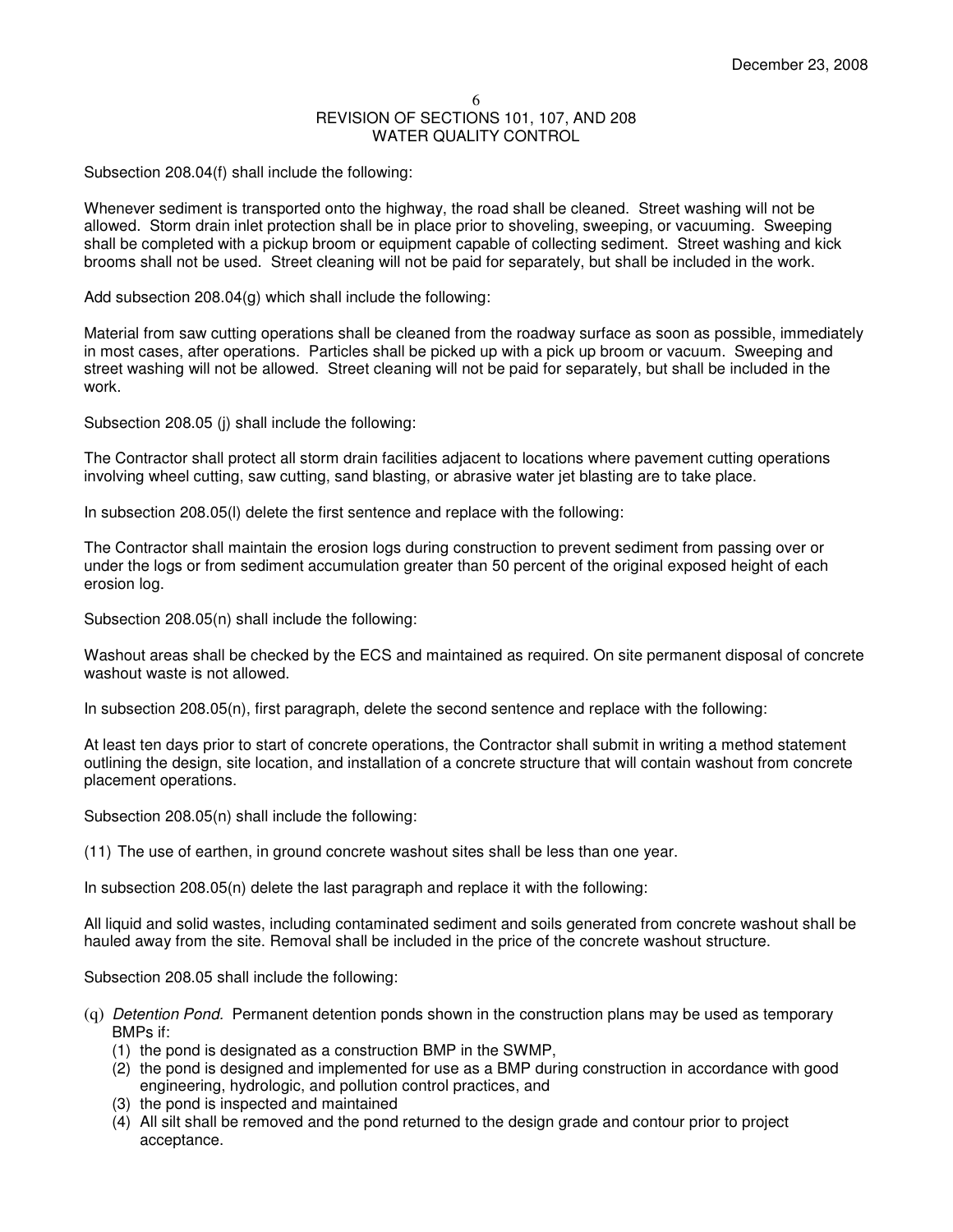#### 7

# REVISION OF SECTIONS 101, 107, AND 208 WATER QUALITY CONTROL

: Add subsections 208.051 through 208.055 immediately following subsection 208.05 which shall include the following:

**208.051 Materials Handling and Spill Prevention.** The ECS shall clearly describe and record on the SWMP, all practices implemented at the site to minimize impacts from procedures or significant material that could contribute pollutants to runoff. Areas or procedures where potential spills can occur shall have spill procedures and responses specified in subsection 107.25.

- (a) Bulk storage structures for petroleum products and any other chemicals shall have secondary containment or equivalent adequate protection so as to contain all spills and prevent any spilled material from entering state waters. If secondary containment is used and results in accumulation of stormwater within the containment, a plan shall be implemented to properly manage and dispose of accumulated stormwater.
- (b) The Contractor shall inspect equipment, vehicles, and repair areas to ensure petroleum, oils, and lubricants (POL) are not leaking onto the soil or pavement. Absorbent material or containers approved by the Engineer shall be used to prevent leaking POL from reaching the soil or pavement. The Contractor shall have onsite approved absorbent material or containers of sufficient capacity to contain any POL leak that can reasonably be foreseen. All materials resulting from POL leakage control and cleanup shall become the property of the Contractor and shall be removed from the site. The cost for control, cleanup and removal of by-products resulting from POL leaks will not be paid for separately, but shall be included in the work.
- (c) Spill Prevention, Control and Countermeasure Plan shall be developed and implemented to establish operating procedures and the necessary employee training to minimize the accidental releases of pollutants that can contaminate stormwater runoff.

The Spill Prevention, Control, and Countermeasure Plan shall contain the following information:

- (1) Identification of the spill cleanup coordinators
- (2) Location of cleanup kits
- (3) Quantities of chemicals and locations stored on site.
- (4) Label system for chemicals and Materials Safety Data Sheets (MSDS) for products
- (5) Notification and clean up procedures to be implemented in the event of a spill for spills which do not enter state waters or are under reporting limits of the chemical of concern (diesel fuel, hydraulic fluid, motor oil, used hydraulic fluid and motor oil, tack oil).
- (6) Significant spill procedures for spills of any size that enter state waters or have the potential to do so. CDOT's Erosion Control and Stormwater Quality Guide (current edition) contains Spill notification contacts and phone numbers required in the SPCC.

**Subsection 208.052 Stockpile Management.** Material stockpiles shall be located away from sensitive areas and shall be confined so that no potential pollutants will enter state waters or conveyances to state waters (e.g., ditches). Locations shall be approved by the Engineer.

Erodible stockpiles (including topsoil) shall be contained with acceptable BMPs at the toe (or just beyond toe) throughout construction. BMPs shall be approved by the Engineer. The ECS shall describe, detail, and record the sediment control devices on the SWMP.

There shall be no stockpiling or side casting of waste materials including but not limited to paint chips, asphalt, and concrete that result from project activities within 50 horizontal feet of the ordinary high water line of any state waters.

**208.053 Grading and Slope Stabilization.** The Contractor shall limit construction activities to those areas within the limits of disturbance to toe of slope and top of cut and as otherwise shown on the plans and cross-sections. Construction activities, in addition to the Contract work, shall include the on-site parking of vehicles or equipment, on-site staging, on-site batch plants, haul roads or work access, and any other action which would disturb existing conditions. Off road staging areas must be pre-approved by the Engineer, unless otherwise designated in the Contract. Disturbances beyond these limits shall be restored to the original condition by the Contractor at the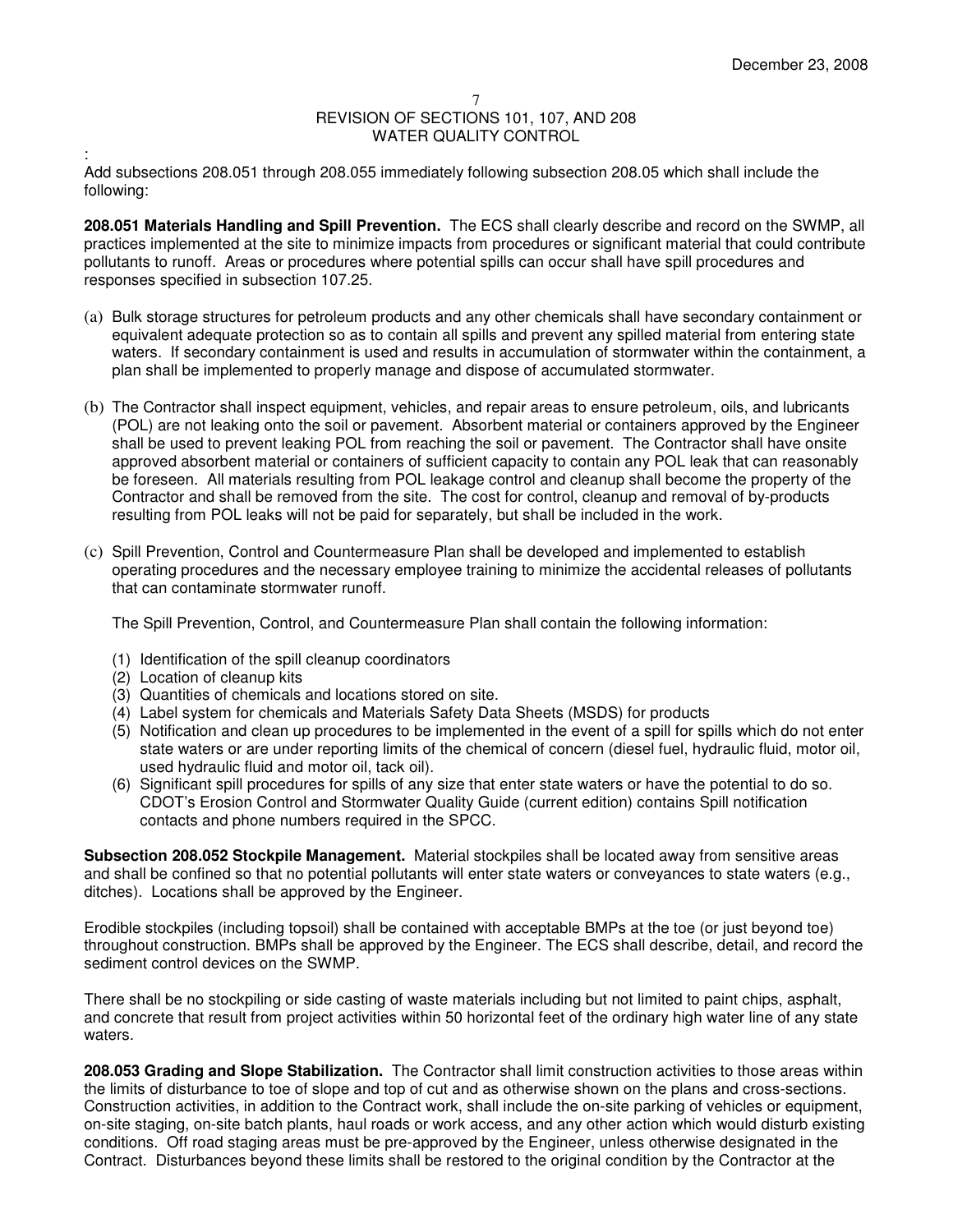Contractor's expense. The ECS shall tabulate additional disturbances not identified in the SWMP or documented in the permit and indicate locations and quantities on the SWMP and report to the Engineer.

The Contractor shall pursue and stabilize all disturbances to completion. The Contractor shall provide a stabilization schedule showing dates when areas are to be completed and stabilized. The Contractor shall maintain revisions to the schedule and obtain approval for schedule changes in accordance with subsection 108.03.

**208.054 Surface Roughening and Vehicle Tracking.** Disturbed surfaces shall be left in a roughened condition at the end of each shift by equipment vertical tracking, scarifying, or disking the surface on contour to create a 2 to 4 inch minimum variation in soil surface. Deep sands or soils that are primarily rock need not be roughened. Surface roughening will not be paid for separately, but shall be included in the work.

Subsection 208.06 shall include the following:

Failure to implement the Stormwater Management Plan puts the project in automatic violation of the CDPS – SCP and CDOT specifications. Penalties may be assessed to the Contractor by the appropriate agencies. All fines assessed to the Department for the Contractor's failure to implement the SWMP shall be deducted from moneys due the Contractor in accordance with subsection 107.25(c) 2.

In subsection 208.06, delete the last sentence of the first paragraph and replace with the following:

Liquidated damages will be applied for failure to comply with the CDPS-SCP, including, but not limited to the following:

In subsection 208.06, delete items (3), (4), (7) and (8) and replace with the following:

- (3) Failure of the ECS to implement necessary actions required by the Engineer as required by subsection 208.03 (c).
- (4) Failure to amend SWMP and implement erosion and sediment control measures as required by subsection 208.04.
- (7) Failure to immediately stabilize disturbed areas as required by subsections 208.04(d) and 208.054.
- (8) Failure to replace or perform maintenance on an erosion control feature within 48 hours after notice from the Engineer to replace or perform maintenance as required by subsection 208.04(e).

In subsection 208.06 add items (11), (12), (13), and (14) which shall include the following:

- (11) Failure to perform permanent stabilization as required by subsection 208.04 (d).
- (12) Failure of Superintendent or ECS to perform inspections and record findings in the Daily Stormwater Log.
- (13) Failure of Superintendent or ECS to attend 14 day inspections.
- (14) Failure to remove unnecessary BMPs.

In subsection 208.06, second paragraph, delete the first three sentences and replace with the following:

The Engineer will immediately notify the Contractor in writing of each incident of failure to perform erosion control in accordance with the CDPS-SCP, including, but not limited to items (1) through (14) above. The Contractor will be allowed 48 hours, but correction shall be made as soon as possible from the date of notification to correct the failure. The Contractor will be charged liquidated damages in the amount of \$875 for each calendar day after the 48 hour period has expired, that one or more of the incidents of failure to perform the requirements of CDPS-SCP, including, but not limited to items (1) through (14) above, remains uncorrected.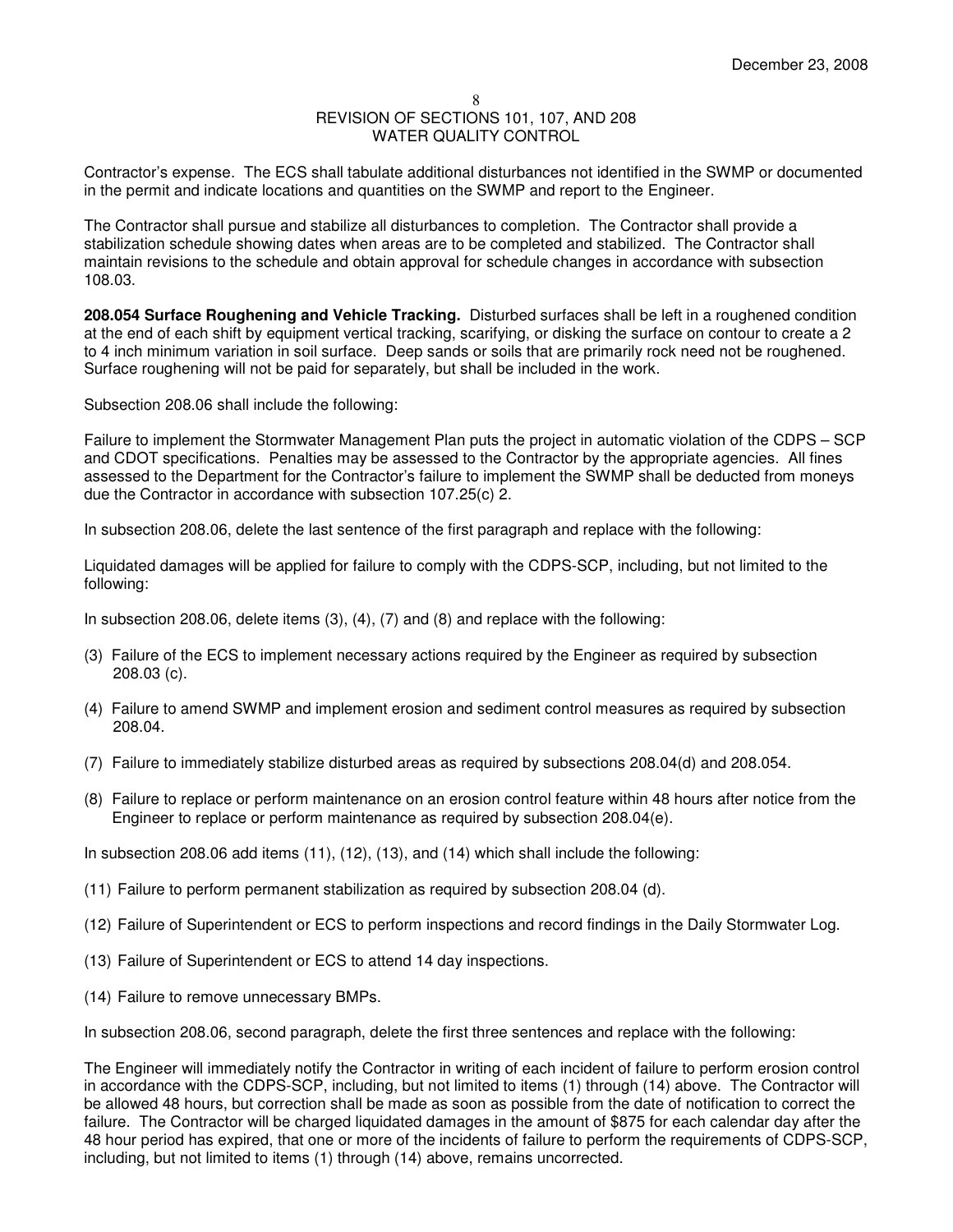When a failure may endanger health or the environment, consists of a spill or discharge of hazardous substances or oil which may cause pollution of the waters of the state, or consists of a discharge of stormwater which may cause an exceedance of a water quality standard, the Engineer may issue a Stop Work Order in accordance with subsection 105.01.

If all failures are not corrected within 48 hours after liquidated damages have begun to be assessed, the Engineer may issue a Stop Work Order in accordance with subsection 105.01. Work shall not resume until the Engineer has approved a written corrective action plan submitted by the Contractor that includes measures to prevent future violations and a schedule for implementation.

If the Contractor's corrective action plan and schedule are not submitted and approved within 48 hours of the Stop Work Order or the corrective action plan is not implemented by the Contractor, the Engineer will have an immediate on-site meeting with the Superintendent and the Superintendent's supervisor. This meeting will also be attended by the Resident Engineer, the Region Water Pollution Control Manager, and the Region Program Engineer. This meeting will identify and document needed corrective actions and a schedule for completion. If after the meeting, the unacceptable work is not remedied within the schedule as agreed to in the meeting, the Engineer will take action to effect compliance with the CDPS-SCP by utilizing maintenance or other non-Contractor forces and deduct the cost from any moneys due or to become due to the Contractor pursuant to subsection 105.16. The Stop Work Order shall be in place until the project is in CDPS-SCP compliance.

If the Contractor remains non-responsive to requirements of the on-site meeting, the Engineer will start default and Contract termination procedures in accordance with subsection 108.09. CDOT will proceed with corrective or disciplinary action in accordance with the Rules for Prequalification, Debarment, Bidding and Work on Transportation, Road, Highway and Bridge Public Projects.

Add subsection 208.061 immediately following subsection 208.06 which shall include the following:

**208.061 Items to Be Accomplished prior to Final Acceptance.** After concrete operations are complete, washout areas shall be reclaimed in accordance with subsection 208.05(n) at the Contractor's expense.

Prior to final acceptance, a final walk through of the project shall occur with the Engineer, CDOT Landscape Architect, CDOT Region Environmental personnel, the Region Water Pollution Control Manager, CDOT Hydraulics Engineer, and CDOT Maintenance personnel in attendance. At this time final stabilization shall be reviewed and BMPs shall be inspected for needed cleaning, maintenance, or removal. Areas will be inspected for any additional BMPs that may be required. Permanent BMPs shown in the construction plans shall be inspected to confirm that as constructed location, condition and other plan requirements have been met. The required work shall be performed in accordance with subsection 105.20.

BMPs shall be removed when 70% of pre-existing vegetative cover has been re-established within the disturbed project limits. BMPs subject to removal shall be determined at the final walk through of the project. The Contractor shall remove approved BMPs; cost of BMP removal will be included in the BMP.

Upon completion of work required by walk through the ECS will modify the SWMP to provide an accurate depiction of what remains on the project site.

In subsection 208.07 delete the sixth and seventh paragraphs and replace with the following:

Erosion Control Supervisor will be measured by the one of the following two methods shown on the bid schedule:

(1) The total number of hours the ECS is required to be on the project performing the duties outlined in subsection 208.03(c) specific to this project. Commute time will not be measured and paid for separately, but shall be included in the work. The Contractor shall record the tasks that were assigned to the Erosion Control Supervisor and the hours that were required to complete each task. The records shall be submitted to the Engineer weekly, after completion of the work, for approval and acceptance.